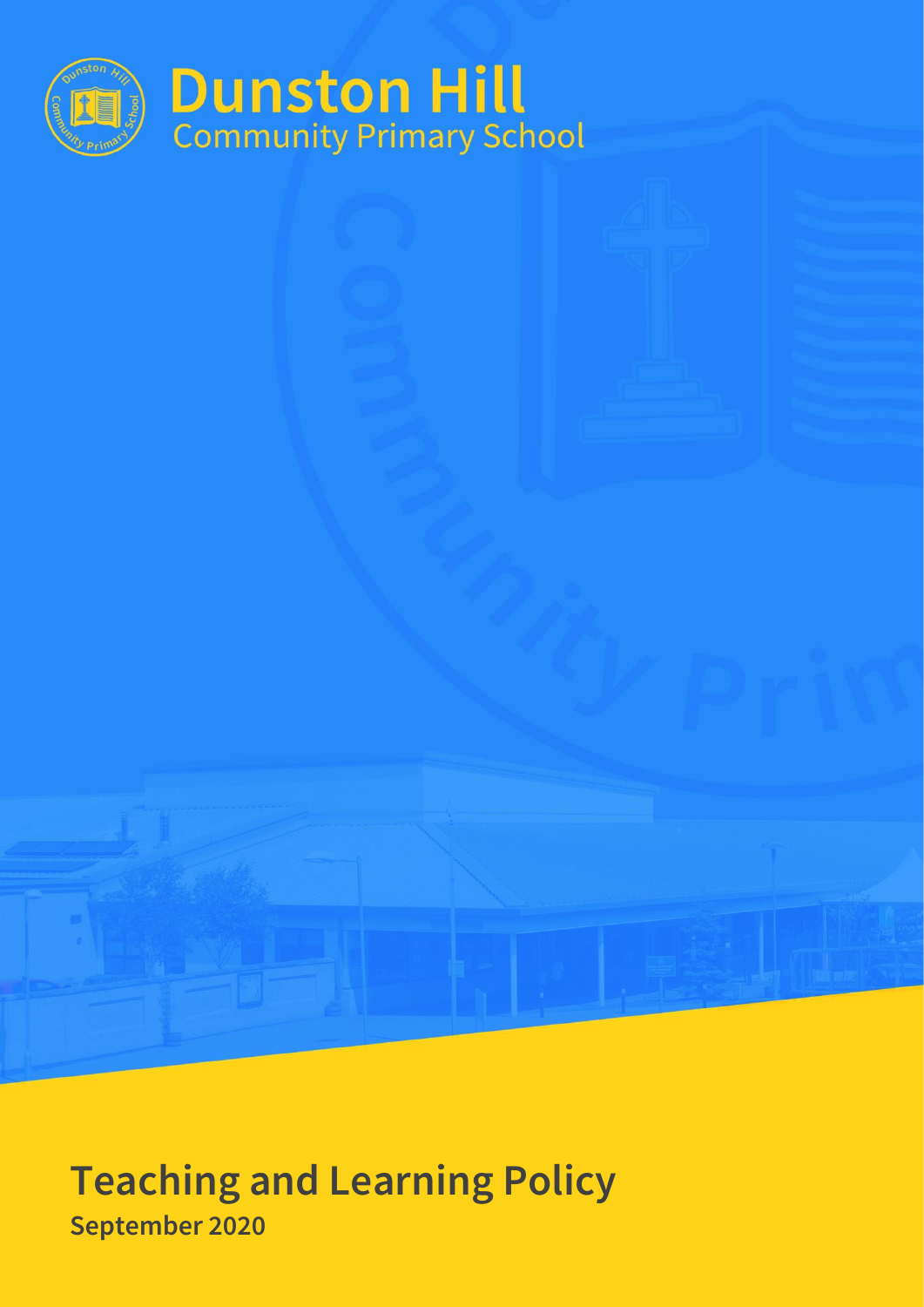### **DUNSTON HILL COMMUNITY PRIMARY SCHOOL**

# **TEACHING and LEARNING POLICY**

## **Rationale**

Our Teaching and Learning policy is at the heart of all we are doing at Dunston Hill Community Primary School. It aims to ensure that the children are provided with high quality learning experiences that lead to a consistently high level of pupil achievement. It also sets out clear expectations, provides a standard uniform approach, can be easily monitored and ensures equal opportunity for all our children.

#### **Purpose**

We believe that people learn best in different ways. At our school we provide a rich and varied learning environment that allows children to develop their skills and abilities to their full potential.

Through our teaching we aim to:

- Meet the needs of all learning styles i.e. visual, auditory and kinaesthetic styles
- Enable children to become confident, resourceful, enquiring and independent learners
- Foster children's self-esteem and help them build positive relationships with other people
- Develop children's self-respect and encourage children to respect the ideas, attitudes, values and feelings of others
- Show respect for all cultures and, in so doing, to promote positive attitudes towards other people
- Enable children to understand their community and help them feel valued as part of this community
- Help children grow into reliable, independent and positive citizens for the 21st century.

### **Our understanding**

We acknowledge that people learn in many different ways, and when planning our lessons, we take into account these different forms of intelligence ensuring wherever possible that there is a visual, auditory and kinaesthetic element to each of our lessons.

Effective learning results in:

- Knowing you have succeeded
- Feeling you can do more
- Explaining what you have learned
- Applying it to other situations
- Teaching it to someone else
- Feeling good about yourself.

We encourage children to take responsibility for their own learning, to be involved as far as possible in reviewing the way they learn, and to reflect on how they learn – what helps them learn and what makes it difficult for them to learn.

Effective learning requires effective teaching. When teaching we focus on motivating the children and building on their skills, knowledge and understanding of the curriculum. We use the school curriculum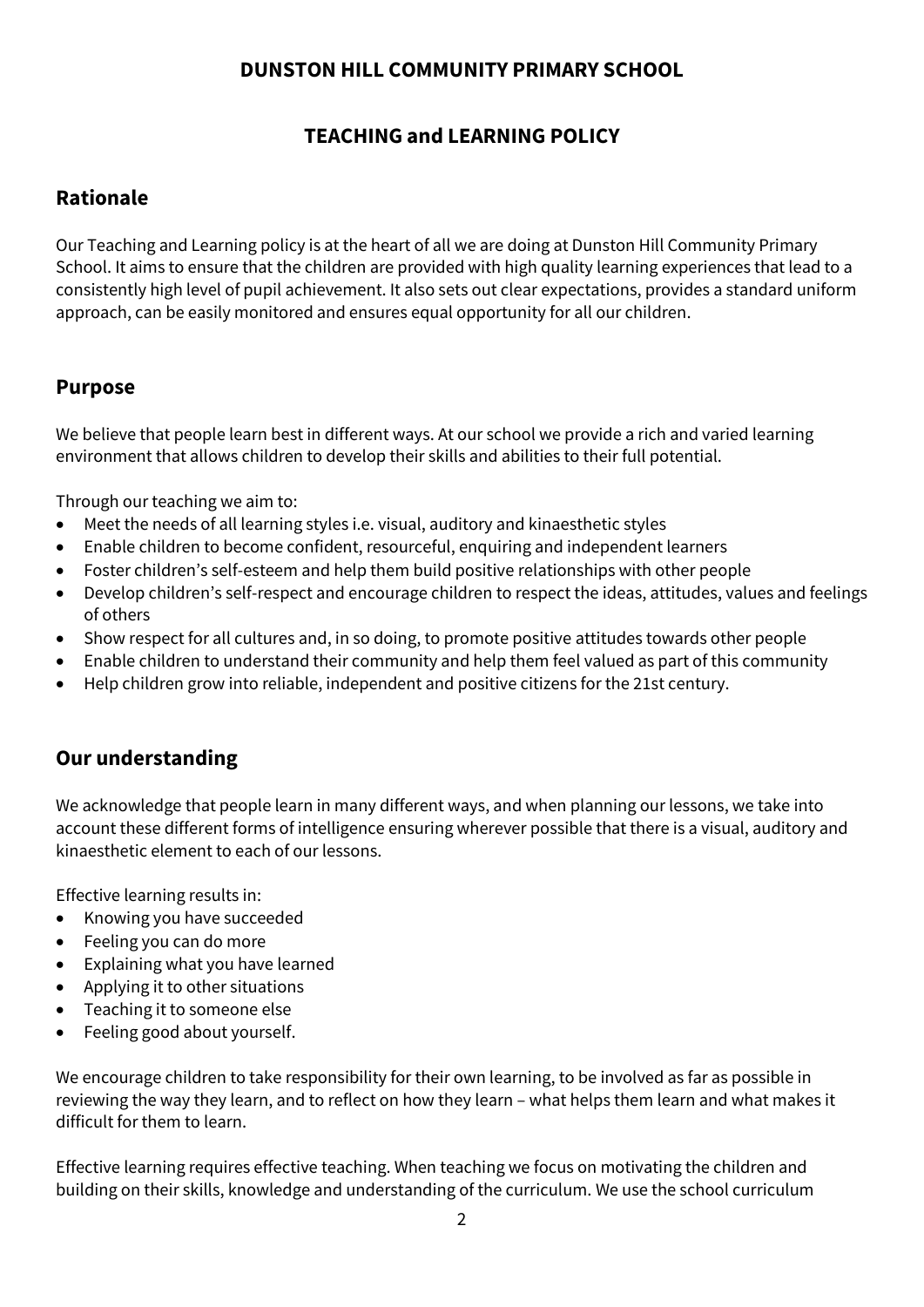planning documentation to guide our teaching. This sets out the aims, objectives and values of the school and details what is to be taught to each year group.

For effective teaching to take place there are a number of 'ingredients' that we feel are needed:

- Effective prior preparation and planning resulting in a purposeful, well prepared teaching plan
- A clear learning objective shared with the children both visually and auditory
- A clear link to previous and future learning
- A clear outcome to be achieved at the end of the lesson
- A review of the learning at the end of the lesson
- Appropriate challenge for all children
- Teacher modelling through effective use of 'teacher talk' time
- Be appropriately and readily resourced
- Good questioning
- Quality interaction between teacher and pupil and pupil and pupil
- Pace
- **Enthusiasm**
- Fun, memorable and irresistible delivery, content and outcome
- Involvement of all the children
- Excellent behaviour management
- Opportunities for independent learning
- Elements of visual, auditory and kinaesthetic learning
- Follow up feedback through effective, interactive marking.

# **Our Responsibilities**

We will ensure that our curriculum is irresistible, memorable and relevant. Through our planning, delivery, creative use of resources and personnel, professional development and training, we will aim to make teaching and learning at Dunston Hill outstanding.

# **Our Approach to Effective Teaching and Learning**

- Our teaching is based on our knowledge of children's level of attainment and we have high expectations of all children. We take into account ability and any additional educational needs
- We set targets for the children in each academic year and we share these targets with the children and their parents. We review the progress of each child termly and set revised targets. Children have targets in their books and these are displayed on the classroom walls for reference by the class teacher
- Lessons are planned with clear learning objectives and we evaluate all lessons so that we constantly look for opportunities to improve our teaching. Teachers plan using a medium term overview and a short term weekly planning sheet
- Our teachers and support staff make a special effort to establish very good working relationships with all of the children in the class. We treat the children with kindness and respect. We treat them fairly and give them equal opportunity to take part in class activities. All of our staff follow the school policy with regard to discipline and behaviour and classroom management. We praise children for their efforts and help to build positive attitudes towards school and learning in general. We insist on good behaviour at all times. When children misbehave we follow the guidelines for sanctions as outlined in our discipline and behaviour policy. We aim to teach in an atmosphere of 'care and respect for all'
- We ensure that all tasks and activities that the children do are safe and risk assessed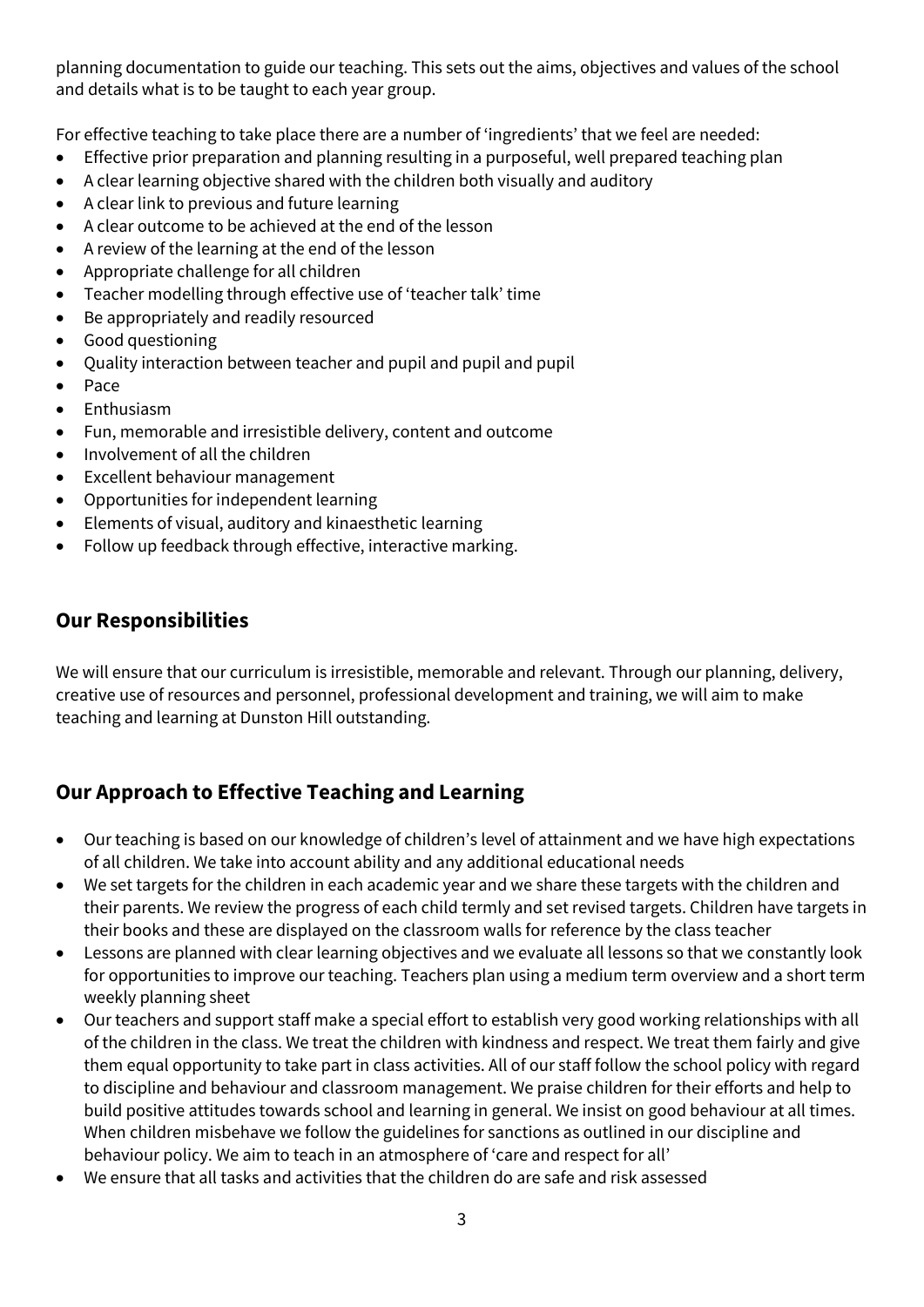- We deploy teaching assistants and other adult helpers as effectively as possible. Sometimes they work with individual children, or small groups, and other times they carry out intervention work. Our support staff also assist with the preparation and storage of classroom equipment
- All of our staff reflect on their strengths and weaknesses and plan their professional development needs accordingly. We do all we can to support our staff in developing their skills, so that they can continually improve their practice. Regular monitoring provides feedback and next steps to help us make teaching and learning even better
- Staff have responsibility for key areas of learning and support other staff to develop their skills in these areas
- We teach daily phonics through Read Write Inc.
- We ensure the day has an organised and clear beginning which sets the tone for the day's work. All key stage 2 children begin their morning with a short handwriting lesson modelled by their teacher and work towards gaining their 'pen license' when they are consistently using cursive script. We use Nelson handwriting font
- Children sometimes work in small intervention groups outside the classroom with an adult to boost their learning
- We share the learning with parents through our weekly newsletters and update the school website with photographs and news about school activities and learning
- 'Pupil Voice' in our school is very strong and we have a very active School Council who are regularly consulted on school choices and decisions.

# **Our Learning Environment**

We believe that a stimulating environment sets the climate for learning, and an exciting classroom promotes independent use of resources and high-quality work by the children. We aim for our learning environment to:

- Be welcoming
- Be challenging and stimulating
- Be peaceful and calm
- Be well organised
- Be well resourced and clearly labelled
- Make learning accessible
- Be encouraging and appreciative
- Provide for equal opportunities
- Provide for a working atmosphere
- Support the development of independent learners.

Our classrooms are attractive learning environments and are kept tidy. Children's work forms the basis of most of the display work. Each classroom has a Literacy ('Best Writing') and Numeracy ('Using and Applying') display board. They also have a designated 'Learning Wall' which tracks the children's learning in their topic work that half-term. This wall includes the objectives, key vocabulary, photographs, children's quotes and work samples. Display boards are backed with appropriately coloured backing paper and enhanced with borders. Borders are regularly checked and repaired. All resources and materials are clearly labelled, using a mix of handwriting and computer generated text. Signs on displays explain, invite questions or answers or are used as headlines. Display work is at least single mounted; this includes all signs. Fabric and/or other materials are used to enhance displays. 3D work is also in evidence across the school. Artefacts, artists' work, natural objects etc. are used to enhance displays. Teachers' handwriting provides a good role model for pupils. Key classroom displays are changed at least half-termly to reflect the current learning.

Displays around the school cover a wide range of subject areas and are changed at least termly.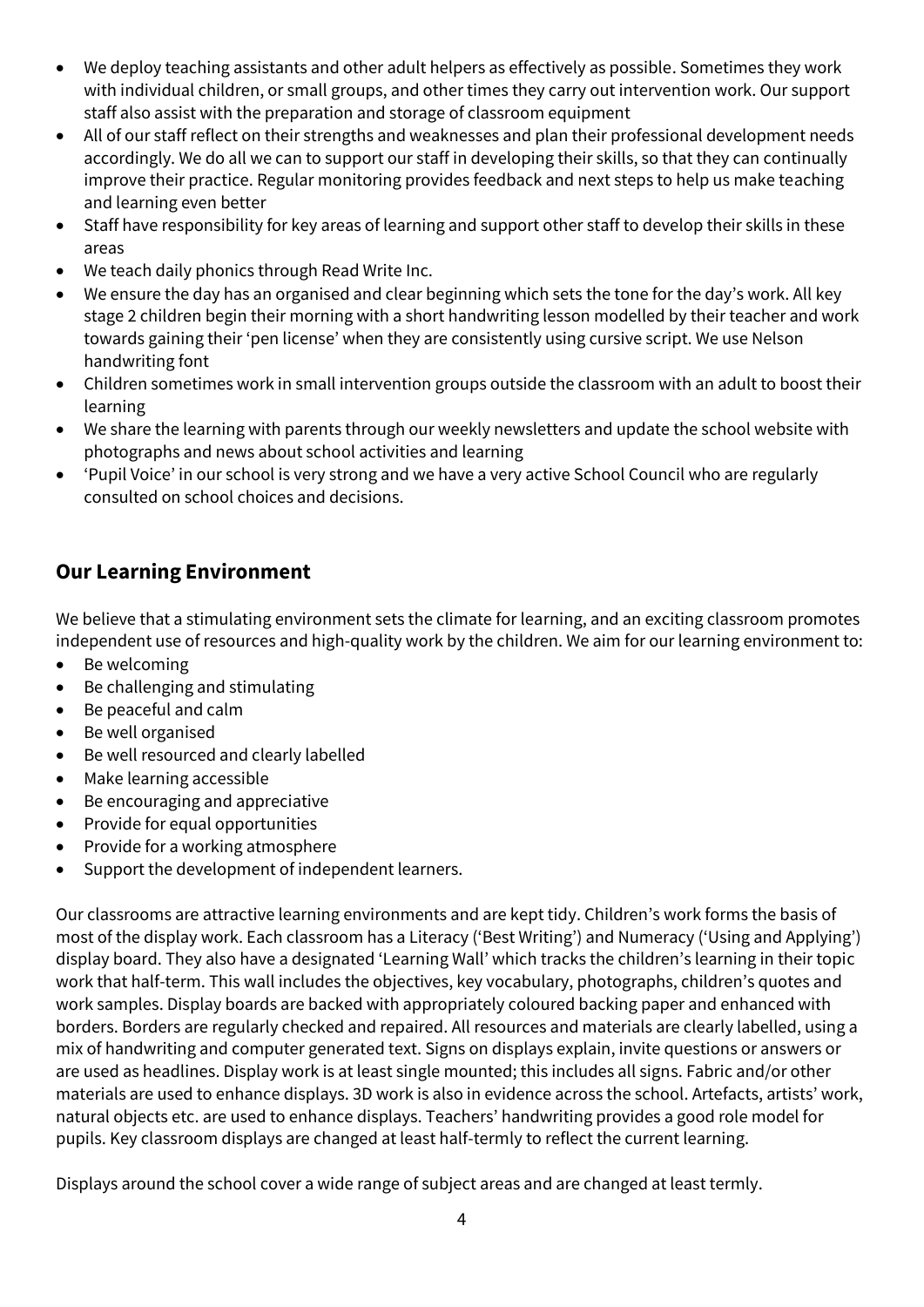All classrooms have a range of dictionaries and fiction and non-fiction books, as well as displays relating to literacy and numeracy. Book corners promote the importance of reading.

A written or visual timetable of the day/lessons/activities is displayed in each classroom so that children are clear about the day. Such routines enable them to become more independent.

Children have access to number squares, multiplication grids, number lines, word banks, high frequency words etc. These are stored centrally in every class. Children know how to access these and are encouraged to do so independently.

Our learning environments are organised to ensure that the children have the opportunity to learn in different ways. These include:

- Group work
- Paired work
- Independent work
- Whole-class work.

# **Children's Work**

For each new piece of work:

- The date is written in full for literacy and numerically for mathematics. Pupils underline the date using a ruler
- The learning objective is written and underlined
- Key stage 1 pupils work towards this; teachers ensure that all KS1 work is dated and has a learning objective
- Where appropriate, children are taught how to stick work into their books carefully. These should be trimmed prior to sticking in.

Covers on exercise books are not defaced.

# **Marking**

Written responses are used mainly for marking children's work. These responses may be to praise, advise, inform, or to mark the child's successes and areas for improvement.

Teachers and associate staff respond where possible, with the child being present. This enables the work to be discussed together and the teacher to read the comment to the child if appropriate. It also allows for reflection by the child, stimulation of ideas and the teacher to suggest the child's next task or action. Opportunities are made for a child to respond and make improvements to their work.

A written response is usually made to a piece of work when the teacher looks at a group or class set of books. This is particularly applicable when responding to work such as creative writing. In other curriculum areas such as mathematics, marking – and hence a written response – may occur during the lesson with the child alongside. If the teacher has responded to a piece of work in the absence of the child the written response may be given again as an oral response when the work is returned to the child or the child may be asked to read the written comment when he or she gets the work back.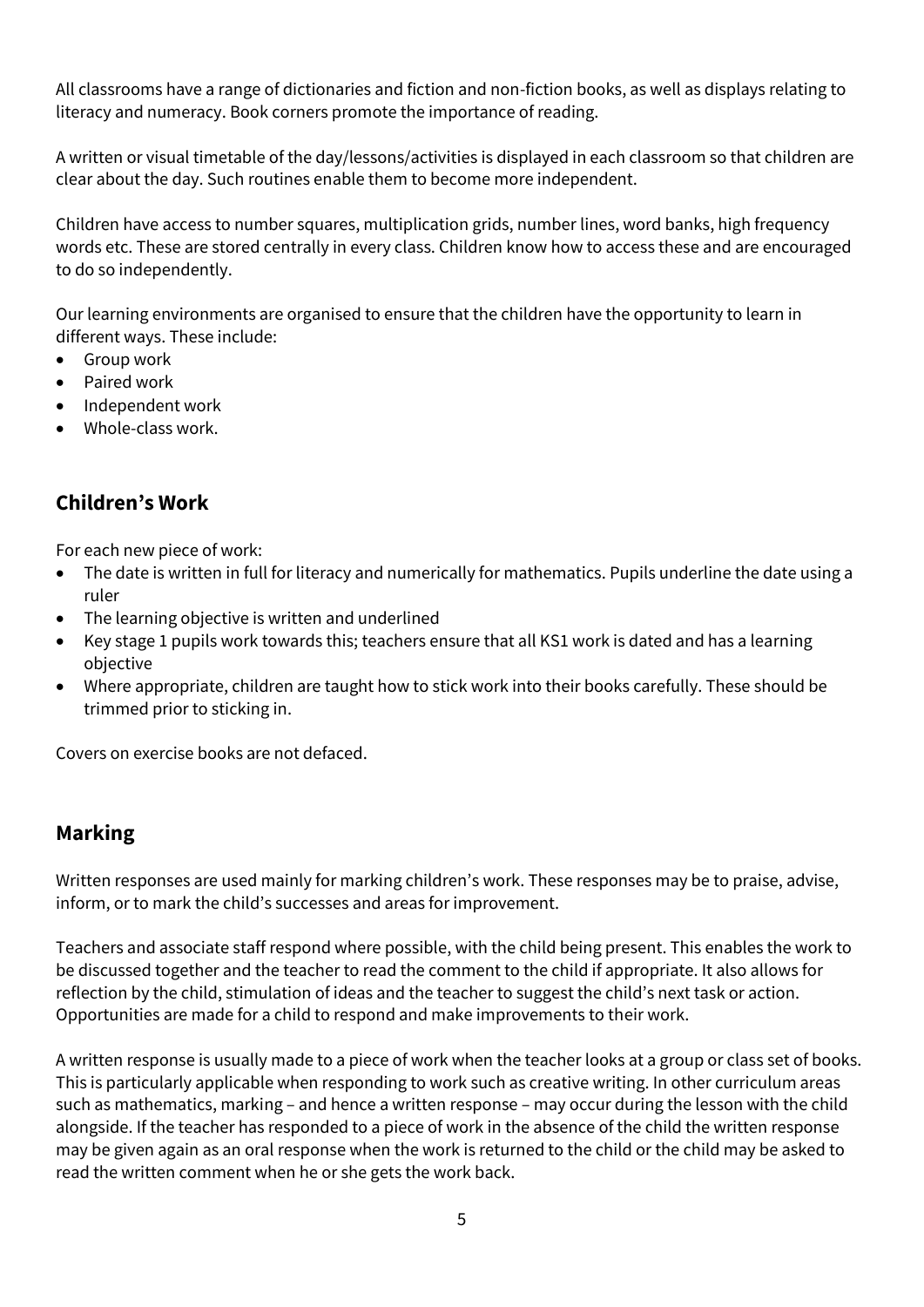Children are involved in the marking process and may respond to their own, and each other's work in written form. Areas of success are highlighted in pink and an area for improvement will be highlighted in green. All work is marked against agreed success criteria and a comment may be added to support and close the learning gap.

All written comments are made in clear, legible, neat handwriting in a style consistent with that being taught to the children. Written comments are made positively and at the same time are constructive in that they may inform or advise the child as to how they can improve their work or performance.

Comments may be written at the end of a piece of work or part way through depending on the layout of the work.

# **Golden Rules**

Our 'Golden Rules' positive behaviour management strategy in the classroom contributes to a healthy learning environment and is:

- Visually displayed and given high profile
- Clearly understood by the children
- Consistently used.

# **Achievement**

We take every opportunity to celebrate achievement through:

- Verbal or written praise by teachers, peers, Headteacher, Deputy/Assistant Headteachers, and parents
- Displays of work
- Opportunities to perform or share
- Positive comments to parents, notes, phone calls
- Certificates and rewards.

# **The Role of Governors**

Our governors determine, support, monitor and review the school policy on teaching and learning. In particular they:

- Support the use of appropriate teaching strategies by allocating resources effectively
- Ensure that the school buildings and premises are best used to support successful teaching and learning
- Monitor teaching strategies in the light of health and safety regulations
- Monitor how effective teaching and learning strategies are in terms of raising pupil attainment
- Ensure that staff development and appraisal policies promote good quality teaching
- Monitor the effectiveness of the school's teaching and learning policy through the school self-review processes. These include reports from curriculum team leaders, the Headteacher's reports to governors as well as a review of the in-service training sessions attended by our staff.